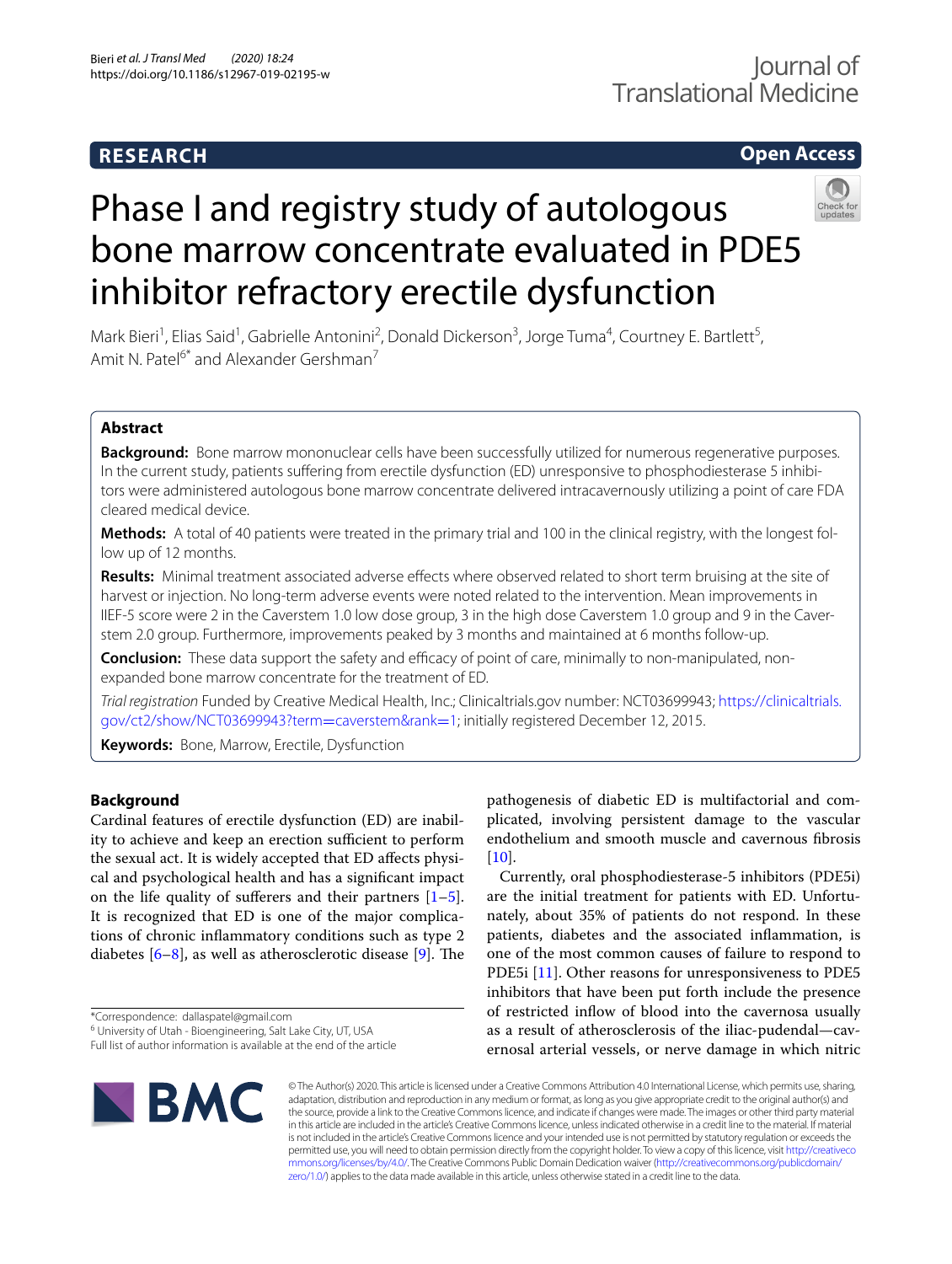oxide is not produced, or smooth muscle atrophy where the remaining corporal tissue is insufficient to allow tumescence to occur [\[12](#page-5-7)]. Patients which are refractory to PDE5i, resort to other treatments which are increasingly invasive and include vacuum pumps, penile prostheses, and intracavernosal injections with vasodilators, and vascular surgery. Vacuum pumps may be difficult for some men to use, do not allow for spontaneous, natural erections to occur, and may cause penile trauma if used improperly. Implantation of penile prostheses is invasive, expensive, and irreversible and can cause penile deformity. Intracavernosal injections of vasoactive drugs are satisfactory or efective in 30 to 90 percent of men, but they can be associated with pain, priapism, penile hematomas, and fbrosis. Clinical interest in penile revascularization surgery stems from the widely reported link between ED and atherosclerotic vascular disease [[13,](#page-5-8) [14](#page-5-9)]. Unfortunately, the success rate of vascular surgery has been reported to be highly variable and has raised questions concerning the appropriate means for diagnosis of arteriogenic ED, and the safety and feasibility of stentbased therapies [[15\]](#page-5-10). Since the second- and third-line ED treatments all involve invasive or cumbersome surgeries and devices, cell-based therapy is uniquely positioned to address the unmet medical need for alternative ED therapies that might allow for restoration of natural erectile function.

Cell-based therapies for treating ED, including bone marrow cells as well as other tissue sources have been reported. Kendirci et al. used bone marrow cells that were isolated on the basis of expression of the p75 nerve growth factor receptor using magnetic activated cell sorting  $[16]$  $[16]$ . They chose this population based on possible enhancement of neurogenic potential. Intra-cavernous administration of these cells into a rat bilateral cavernous nerve crush injury model was performed. At 4-week follow-up, improvement in erectile function in response to the stem cell treatment was observed on the basis of changes in mean intra-cavernous-to-mean arterial pressure ratio and total intra-cavernous pressure. Therefore, non-expanded bone marrow cells aforded signifcant repair of erectile function in animals.

Using mesenchymal stem cells (MSC) in the treatment of ED is shown to have therapeutic benefts not only because these cells are known to secrete various growth factors that are beneficial in ED such as IGF-1  $[17-19]$  $[17-19]$  $[17-19]$ , VEGF [\[20](#page-5-14)], and FGF-2 [[21\]](#page-5-15), but also because of their anti-infammatory activities [\[22\]](#page-5-16), as well as possibility of diferentiating into tissue relevant to the penile architecture [[23\]](#page-5-17). To assess whether bone marrow derived MSC had a therapeutic efect on diabetes-induced ED, Qiu et al. performed intra-cavernous administration of these cells. Four weeks after administration, the ratio of intra-cavernous pressure and mean arterial pressure, as well as smooth muscle and endothelial cell compartment was signifcantly upregulated compared to controls. Cell tracking experiments revealed that the MSC were retained for at least 4 weeks post-injection and showed expression of endothelial and smooth muscle cell markers, suggesting that the stem cells can diferentiate [\[24](#page-5-18)].

Circulating endothelial progenitor cells (EPC) are a subset of bone marrow progenitor cells with the capacity to promote blood vessel repair by diferentiating into endothelial cells. Signifcantly, EPC numbers are signifcantly lowered in circulation of patients with erectile dysfunction, and a signifcant correlation was found between scores on the International Index of Erectile Function questionnaire and circulating EPC levels [\[25\]](#page-5-19). To test their efficacy in an animal model, EPC were injected intracavernously and were found to migrate to the arteries, to preserve smooth muscle function, and restored erectile function  $[26]$  $[26]$ . In another study, CD133 + progenitor cells isolated from bone marrow were found to aford histological and functional recovery in an animal model of cavernous nerve injury [[27](#page-5-21)]. Altogether, these fndings elucidate the therapeutic potential of various populations of bone marrow-derived cells for treating ED.

The current study reports initial clinical investigations evaluating safety and signals of efficacy of autologous bone marrow concentrate administered to patients with PDE5i refractory ED.

## **Methods**

#### **Study goals and objective**

*The goal of this clinical trial is to evaluate the injection of autologous bone marrow concentrate (Caverstem 1.0*—*low dose versus high dose) into patients with refrac*tory PDE5i ED of vascular origin. The primary endpoint *is safety as measured by adverse events monitored by an independent medical monitor and change in* International Index of Erectile Function—(IIEF-5) questionnaire scoring from baseline to 6 months. Secondary endpoints including Doppler ultrasound and dynamic infusion caversometery was evaluated in the clinical trial from baseline up to 6 months [\[28](#page-5-22), [29\]](#page-5-23) in USA. A parallel clinical registry has also been created which includes patients with similar causes of ED that have been injected with bone marrow concentrate (Caverstem 2.0) and have been followed for same time period as the primary end-point of the study and will be included in the safety and data analysis enrolled globally.

## **Patients**

Men age 18 years or older that have been diagnosed with erectile dysfunction. Eligibility of the patient is fnalized based on the physician's recommendation after the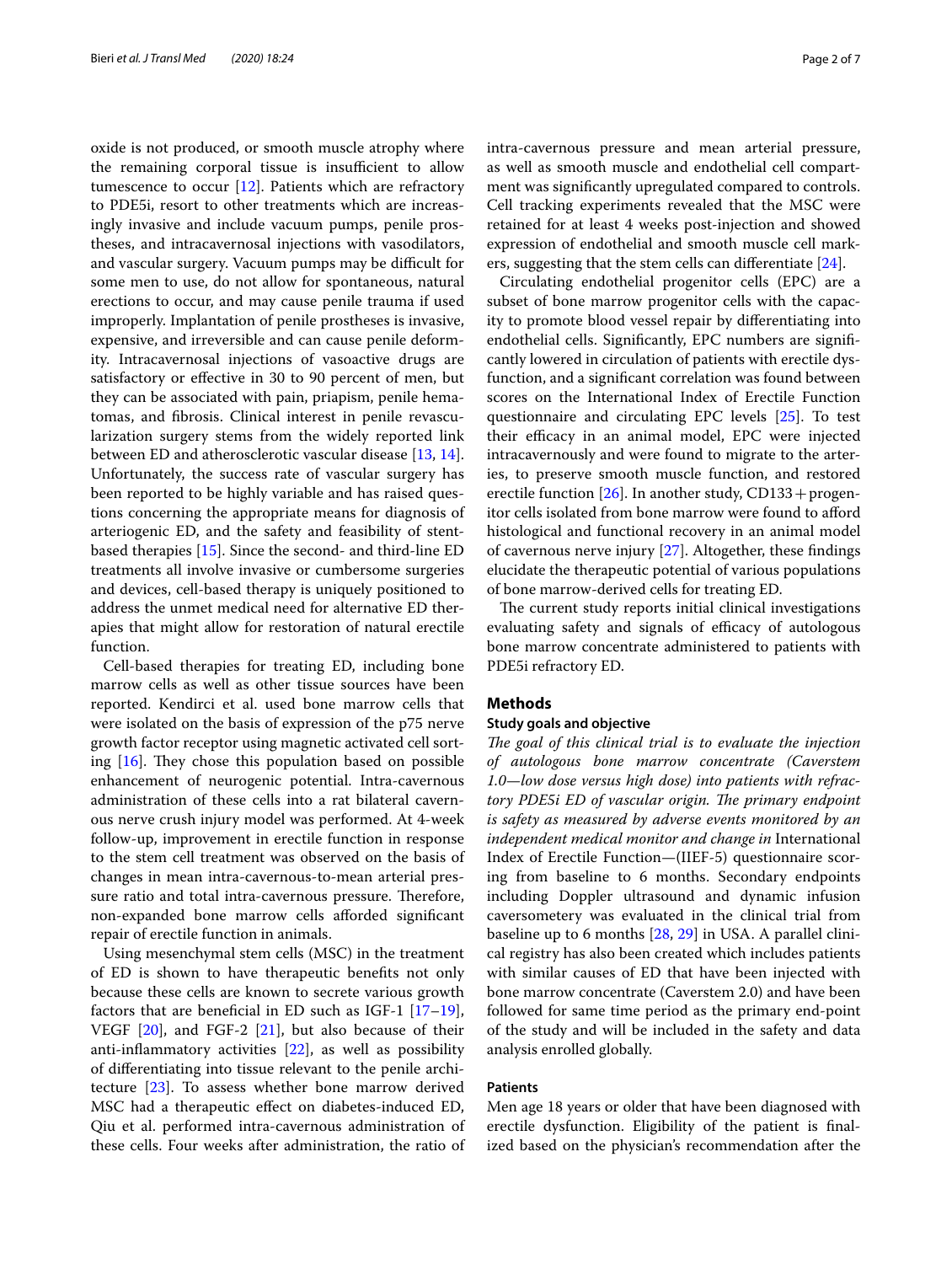Visit 1 evaluation. The diagnosis of ED and suitability for this procedure is based on physical examination, medical history, including sexual history, laboratory assessment, International Index of Erectile Function—(IIEF-5) questionnaire scoring (severe (5–7), moderate (8–11), mild to moderate  $(12–16)$ , and mild  $(17–21)$ ), nocturnal penile tumescence testing. The diagnosis of vascular ED was based on physical examination (including heart rate, EKG, and blood pressure monitoring) and medical history, including sexual history, laboratory assessment, IIEF questionnaire scoring, nocturnal penile tumescence, Doppler ultrasonography, and dynamic infusion cavernosonometry. Other patient criteria for inclusion was: chronic organic ED duration at least 0.5 years, diagnosis of ED based on Doppler ultrasound and/or dynamic infusion cavernosonometry, baseline (IIEF-5) score of <21, oral medications and intracavernous pharmacological approaches have been deemed inefective, contraindicated or cannot be tolerated, concurrently undergoing treatment with testosterone. Exclusion criteria consisted of: subjects using any new medications/drugs with known efects on erectile function within 4 weeks of the study period, including certain antidepressants, antihistamines, diuretics, and beta-blockers, subjects using herbal remedies for addressing erectile dysfunction within 1 month of study initiation, subjects with penile prosthesis or other urinary prosthesis, subjects with penile anatomical deformities (e.g. Peyronie's disease) or history of priapism, previous penile surgeries for erectile dysfunction, premature ejaculation or penile enlargement, diagnosis of psychogenic ED as determined by nocturnal tumenscence testing, presenting with uncontrolled or severe disease, including cardiovascular disease, diabetes, liver disease, uncontrolled hypertension or hypotension (systolic blood pressure>170 or<90 mm Hg, and diastolic blood pressure>100 or<50 mm Hg), sufered a cardiovascular event within 6 months prior to study initiation, current or previous malignancy other than non-melanoma skin cancer (successfully treated or treatable by curative excision or other local curative therapy), diagnosis of a systemic autoimmune disorder, receiving immunosuppressant medications. Institutional Review Approval Los Angeles Biomedical Research Institute at Harbor UCLA Medical Center# 21511-01 and 21760-01. Independent Medical Monitor: Peter Liu MD. Statistical analysis of continuous variables was performed using paired t-tests and one way ANOVA was performed using GraphPad Software (San Diego, CA).

## **Bone marrow aspiration and concentration—Caverstem 1.0—clinical trial**

After informed consent was obtained the patient was administered hydrocodone 10 mg (for analgesia) and 0.5 mg alprazolam (for anxiolysis) orally 30 min prior to the procedure. Patients were placed in a lateral decubitus/prone position. Sterile preparation and draping was performed. Lidocaine 1% up to 10 cc was injected into the epidermis down into the periosteum. A Jamshiditype needle was used for bone marrow aspiration. Bone marrow was aspirated into a 10 cc syringe that was preloaded with 3–4 mL of anti-coagulant. To aspirate more marrow, the needle was rotated 45° to reorient the bevel. After a full rotation of the needle at this level, the needle can be withdrawn approximately 1 cm toward the surface for further aspiration. In some situations, several perforations can be made through the same skin opening, approximately 2 cm apart. Once bone marrow procurement was complete, direct pressure with sterile gauze is applied to prevent bleeding and a small sterile bandage was applied over the needle entry site. The target volume of bone marrow aspirate is 30 mL-low dose group or 60 mL-high dose group per patient. It was estimated that approximately 3–5 aspirations will be needed to obtain sufficient bone marrow. The Magellan® device was used for concentrating stem cells from bone marrow aspirate according to the manufacturer's instructions. The Magellan<sup>®</sup> device is a fully automated and closed system comprising a microprocessor-controlled centrifuge and syringe pumps that concentrate specifc cellular populations. Bone marrow is dispensed into centrifuge chambers for rapid and automatic enrichment of cellular fractions to yield a bedside prepared product rich in platelets, hematopoietic stem cells (HSC) and mesenchymal stem cells (MSC) in as little as 15 min. The Magellan<sup>®</sup> device yields a 3–10 cc injectable unit of platelet and stem cell enriched plasma for the physician's use for intracorporal injection into the same patient. According to a published report where bone marrow was enriched with the Magellan® 27 mL of bone marrow yielded approximately  $1.7 \times 10^8$  cells concentrated into 3 mL [[30\]](#page-5-24). In the current study, the Magellan® device was utilized to concentrate a dose of up to  $10^8$  cells (post-enrichment) into 3 mL-low dose group or 6 mL-high dose group for intracavernosal injection from a starting (pre-enrichment) volume of 30 or 60 mL bone marrow. This procedure was conducted in the examination room at the patient's bedside.

#### **Intracavernosal injection—Caverstem 1.0—clinical trial**

Following extraction of 3 mL-low dose group or 6 mLhigh dose group of sterile bone marrow concentrate using the Magellan device, two 1/2-in. 25-gauge needles were flled with 1.5 or 3 mL of the bone marrow concentrate. The injection site was cleansed with an alcohol swab prior to injection. The cells were injected into both corpora cavernosum along the dorso-lateral aspect of the proximal third of the penis. Care was taken to avoid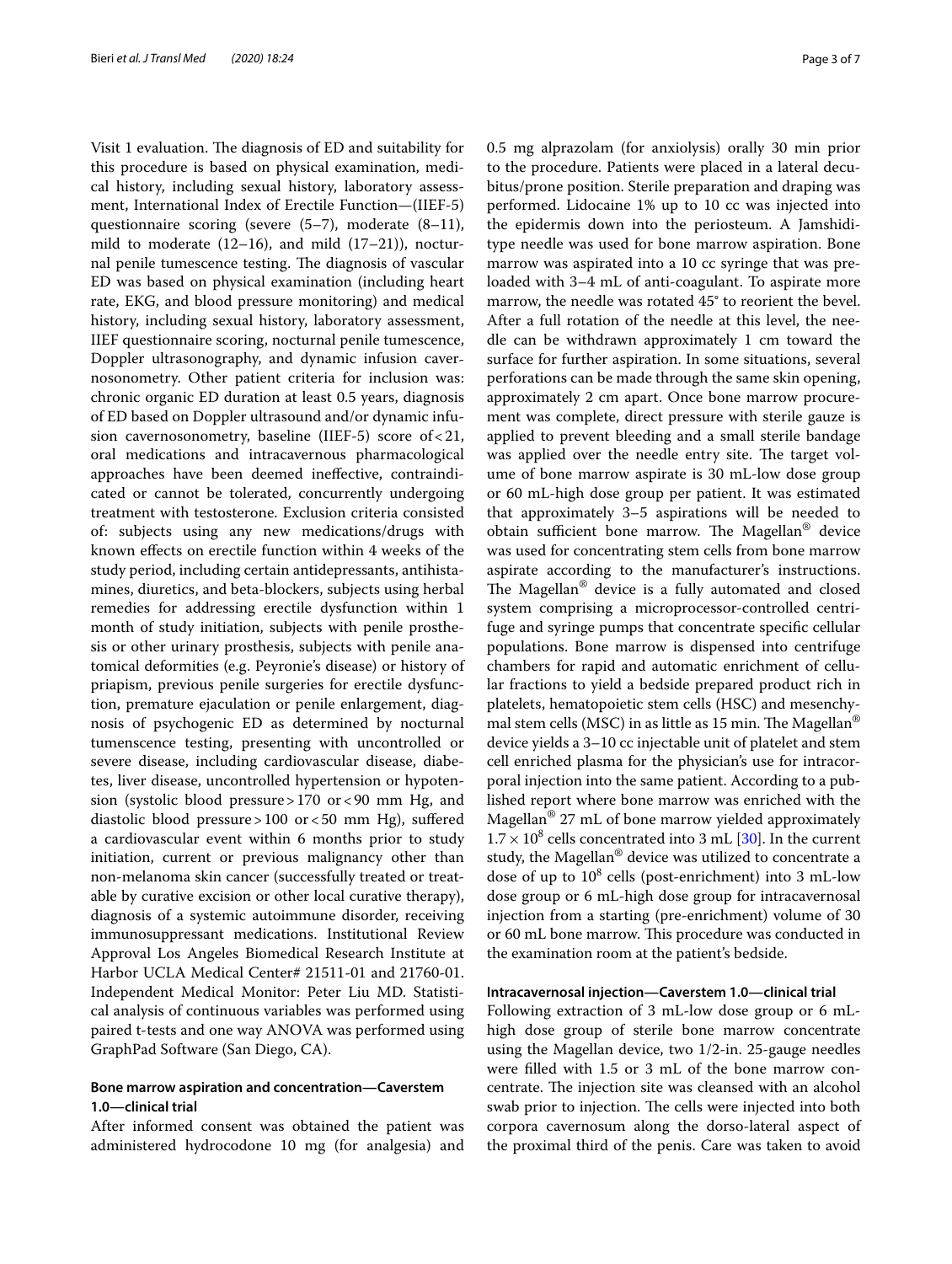any area where there are visible veins. After the injections, sterile gauze was placed with pressure on the injection site to prevent bleeding. The injection sites were inspected, and hemostasis was confrmed.

## **Bone marrow aspiration and concentration—Caverstem 2.0—clinical registry**

After informed consent was obtained and the patient was brought to the procedure room, placed in a supine position, and was sterilely prepped and draped. A 1% lidocaine penile nerve block was placed. Patient was then placed in prone position. Lidocaine 1% up to 10 cc was injected into the epidermis down into the periosteum at the level of the posterior iliac crest. The Marrow Cellutions kit was heparinized using unfractionated heparin solution of 5000 U/mL with a total of 2 cc used including the syringe(s) used for aspirating the bone marrow. An 11-gauge access trocar was introduced through the cortex of the posterior Iliac crest. A 1 cc aspiration was done to ensure access into marrow space. To promote safety, the blunt stylet was used to access a distal point in the ileum. The black top closed aspiration cannula was then placed and secured tightly to prevent any air leak. The external leverage housing system was unwound until contact was made with the skin. This allowed leverage for the repositioning of the recovery of stem and progenitor cells from a diferent level within the marrow with each complete turn of the system. Negative pressure was applied by carefully withdrawing the syringe plunger. Twenty milliliters of bone marrow aspirate was obtained. Only 1–2 cc of marrow is aspirated at each position in the ileum, turning the blue T handle counterclockwise 360° after each 1–2 cc aspiration. This exposed the aspiration cannula tip to a diferent marrow area in order to maximize the quality of the bone marrow collection. The black top aspiration cannula was then removed, and the blunt stylet was introduced into the access trochar and secured in locked position. A series of clockwise and counterclockwise rotations were used as the trochar was gently withdrawn. Hemostasis was obtained and a dressing applied. The bone marrow aspirate was not manipulated in anyway and was not allowed to leave the sterile feld.

**Intracavernosal injection—Caverstem 2.0—clinical registry** The penile shaft was prepped with bacteriocidal solution. An elastic tourniquet was placed under moderate tension at the base of the penis. The 10 mL syringe with aspirate drawn from the frst portion of the procedure was brought to the feld, and a heparinized 21 gauge needle affixed, which was then used to inject 10 mL of the aspirate into one of the penile corporal bodies, and this then repeated on the contra-lateral corporal body in similar fashion with the second 10 mL of the bone marrow aspirate that had been obtained. The elastic tourniquet was held for up to 15 min allowing increased dwell time and then released. A dressing is applied over the corporal injection sites and gentle pressure was applied to minimize local bruising and bleeding. The injection sites were inspected, and hemostasis was confrmed.

## **Results**

After institutional review board approval and informed consent, 40 men were successfully enrolled in the clinical trial and 100 in the clinical registry. The baseline demographics are low dose versus high dose versus registry: Mean age:  $36 \pm 5$  years/ $52 \pm 12$  years/ $57 \pm 15$ , Hypertension: 5/15/38, Diabetes-non-insulin: 1/10/29, Hyperlipidemia: 2/5/22, Prior smoker: 2/9/35, IIEF-5: 8/9/9. The procedures were well tolerated and no patients reported signifcant adverse efects (Table [1\)](#page-3-0). All patients had successful harvest of the bone marrow with adequate product available to be injected. Functional bone marrow concentrate analysis was performed utilizing the CFU-f per ml which was  $506 \pm 102$  for Caverstem 1.0 and  $3160 \pm 297$  for Caverstem 2.0. There were no issues related to injecting the bone marrow into the penis and was tolerated by the patients. The was some pain and bruising at both the harvest site and injection site in all

<span id="page-3-0"></span>**Table 1 Safety—serious and non-serious adverse events up to 6 months post intervention**

| Caverstem<br>intervention                          | 1.0 low dose   | 1.0 high dose | 2.0       |
|----------------------------------------------------|----------------|---------------|-----------|
| Number of patients                                 | 20             | 20            | 100       |
| Serious adverse event                              | 0(0)           | 0(0)          | 0(0)      |
| Loss of injection<br>product (n)                   | 0(0)           | 0(0)          | 0(0)      |
| Total volume injected<br>(mL)                      | 3              | 6             | 20        |
| Injection of allocated<br>amount of product<br>(n) | 20 (100)       | 20 (100)      | 100 (100) |
| Adverse<br>event                                   | $n\frac{9}{6}$ | $n(\%)$       | $n(\%)$   |
| Pain at harvest site <sup>a</sup>                  | 5(25)          | 7(35)         | 9(9)      |
| Pain at injection<br>site <sup>a</sup>             | 6(30)          | 6(30)         | 5(5)      |
| Brushing at harvest<br>site <sup>a</sup>           | 5(25)          | 5(25)         | 6(6)      |
| Bruising at injection<br>site <sup>a</sup>         | 3(15)          | 4(20)         | 4(4)      |
| Negative impact on<br>penis <sup>b</sup>           | 0(0)           | 0(0)          | 0(0)      |
| Fevers                                             | 0(0)           | 0(0)          | 0(0)      |
| Infection                                          | 0(0)           | 0(0)          | 0(0)      |

<sup>a</sup> Greater than 24 h post procedure

**b** As perceived by the patient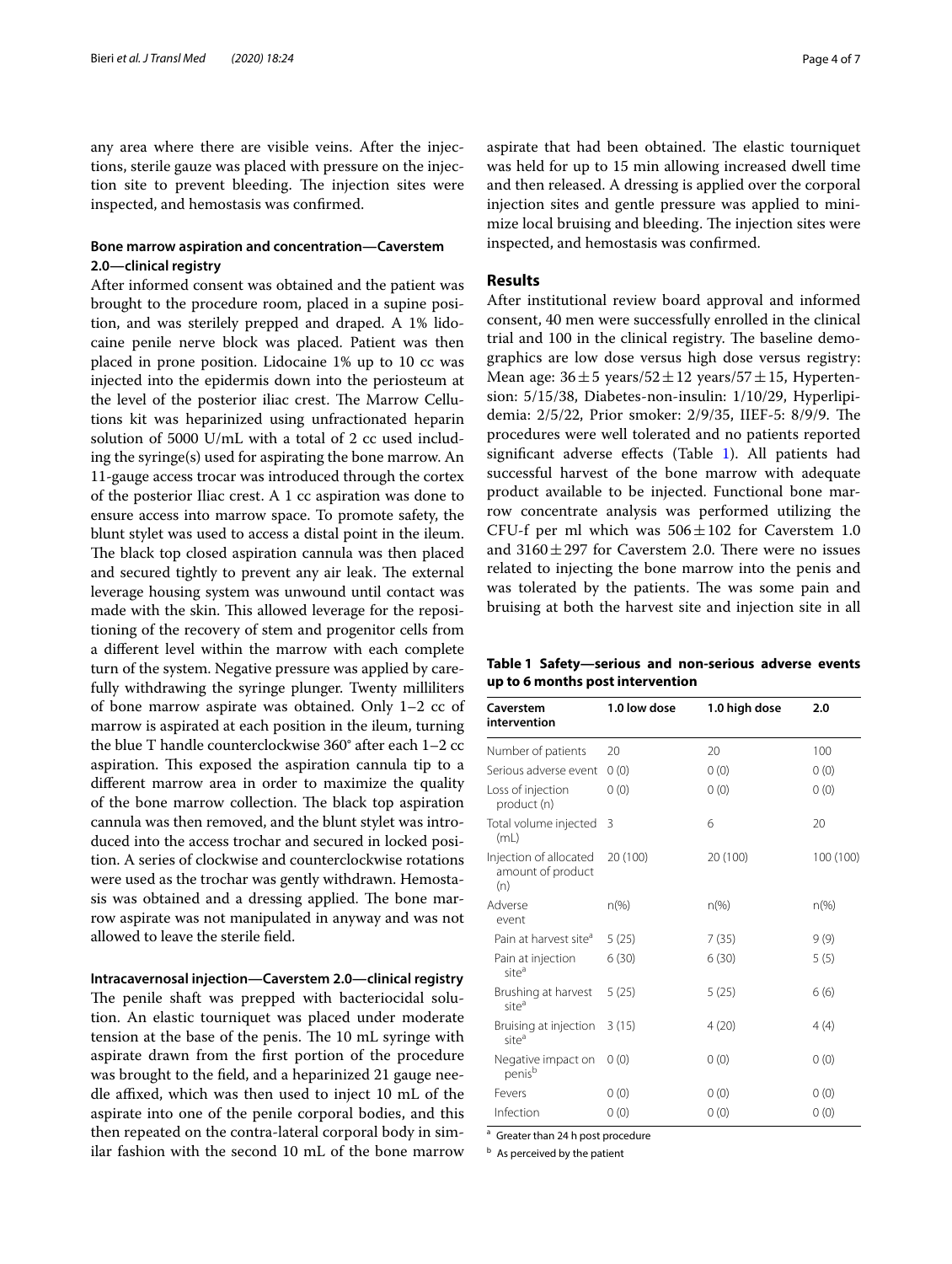groups. However, this finding did not persist. There was no perception by the patient that the procedure adversely effected their penis. There was no infection or fevers in any of the groups (Table [1\)](#page-3-0). There was no statically signifcant change in doppler ultrasound and cavernosmetry in the low or high dose group. These measurements were not performed in the clinical registry as part of a standardized operating protocol and hence were not collected or analyzed. There was improvement in the IIEF-5 scoring in all three groups (Table [2\)](#page-4-0).

### **Discussion**

The current findings support the safety and potential efficacy of autologous, non-expanded bone marrow concentrate for treatment of ED patients. The current study was limited by the heterogeneity of the patient population as to causes of ED even though the primary recruitment was related to vasculogenic ED. Other studies utilizing autologous bone marrow have been confned to patients post prostatectomy. Despite this, we observed signifcant improvements in IIEF-5 scores which were superior to the isolated bone marrow cells and/or adipose published clinical trials  $[31, 32]$  $[31, 32]$  $[31, 32]$  $[31, 32]$ . The mean IIEF-5 scores observed in PDE5i studies have improved on average of by 8.5 compared to 9 which is what we found the in the clinical registry  $[33]$  $[33]$  $[33]$ . The use of autologous bone marrow concentrate is enticing not only because of the known secreted growth factors that are benefcial in ED such as IGF-1 [[17–](#page-5-12)[19](#page-5-13)], VEGF [[20\]](#page-5-14), and FGF-2 [\[21\]](#page-5-15), but also because of their anti-infammatory activities [\[22\]](#page-5-16), as well as possibility of diferentiating into tissue relevant to the penile architecture [\[23](#page-5-17)].

Previous clinical studies have supported the safety and potential efficacy of regenerative cell administration into the corpus cavernosum. Yiou et al. studied post-prostatectomy patients administered escalating number of bone marrow mononuclear cells. No serious side efects occurred. At 6 mo versus baseline, signifcant improvements of intercourse satisfaction and erectile function domains of the International Index of Erectile Function-15 and Erection Hardness Scale  $(2.6 \pm 1.1, 1.3 \pm 0.8, p=0.008)$  were observed in the total population [[34](#page-6-3)]. In diabetic patients with ED, a study examined 4 patients with refractory ED were included. Two consecutive intracavernous autologous BM-MSC injections were performed. Tolerability was assessed immediately and at 24 h, safety was evaluated for 2 years. The investigators found that procedure was well tolerated and no patients reported signifcant adverse effects. There was significant improvement of sexual function scores [[31\]](#page-6-0).

The use of the Caverstem 1.0 procedure in the clinical trial though safe and somewhat efective may have an unknown impact on the potency of the product as a result of the minimal manipulation. The total amount of bone marrow aspirated in the clinical trial was 30 or 60 mL which was then concentrated into the 3 or 6 mL for injection into the patients compared to the 20 mL in the clinical registry which injected in full into the patient. Despite the volume diference, if only concentration of the cellular product was occurring in the clinical trial then there should not be a diference in the clinical results as seen in the patients compared to what was observed in the Caverstem 2.0 clinical registry. The patients in the clinical registry despite being older appeared to have more beneft. Our team has previously demonstrated that bone marrow concentrate may efficacious in a case report of a ED patient  $[35]$  $[35]$ . However, as there are limitations of any open label study using a patient as their own control is the only way to evaluate treatment efect. As all patients in the clinical trial and clinical registry are on optimized medical therapy as determined by the primary care physician and/or urologist before they are consented, the likeliness of a change in post procedure medical therapy having an impact on the patient's ED is minimal. Also, as all patients in the clinical trial and the clinical registry received a bone marrow aspirate and injection, the placebo efect along with other confounding factors should be similar amongst groups. The data from this clinical registry should continue to be expanded to more sites to verify quality control in performing this procedure and to maintain the utmost patient safety. Further study should be performed to optimize potential responders versus non-responders and duration of positive efect if observed due to the possible need

#### <span id="page-4-0"></span>**Table 2 Mean international index of erectile function—(IIEF-5) questionnaire**

| <b>Caverstem intervention</b> | Baseline (range)* | 3 month (range)* | 6 month<br>$(range)^*$ |
|-------------------------------|-------------------|------------------|------------------------|
| 1.0 low dose                  | $8(5-16)$         | $11(5-25)$       | $10(5-22)$             |
| 1.0 high dose                 | $9(5-16)$         | $12(5-19)$       | $12(5-20)$             |
| 2.0                           | $9(5-15)$         | $18(10-24)$ **   | $18(10-23)$ **         |

\* IIEF-5 ED scoring (severe (5–7), moderate (8–11), mild to moderate (12–16), and mild (17–21) dysfunction. \*\*p=0.001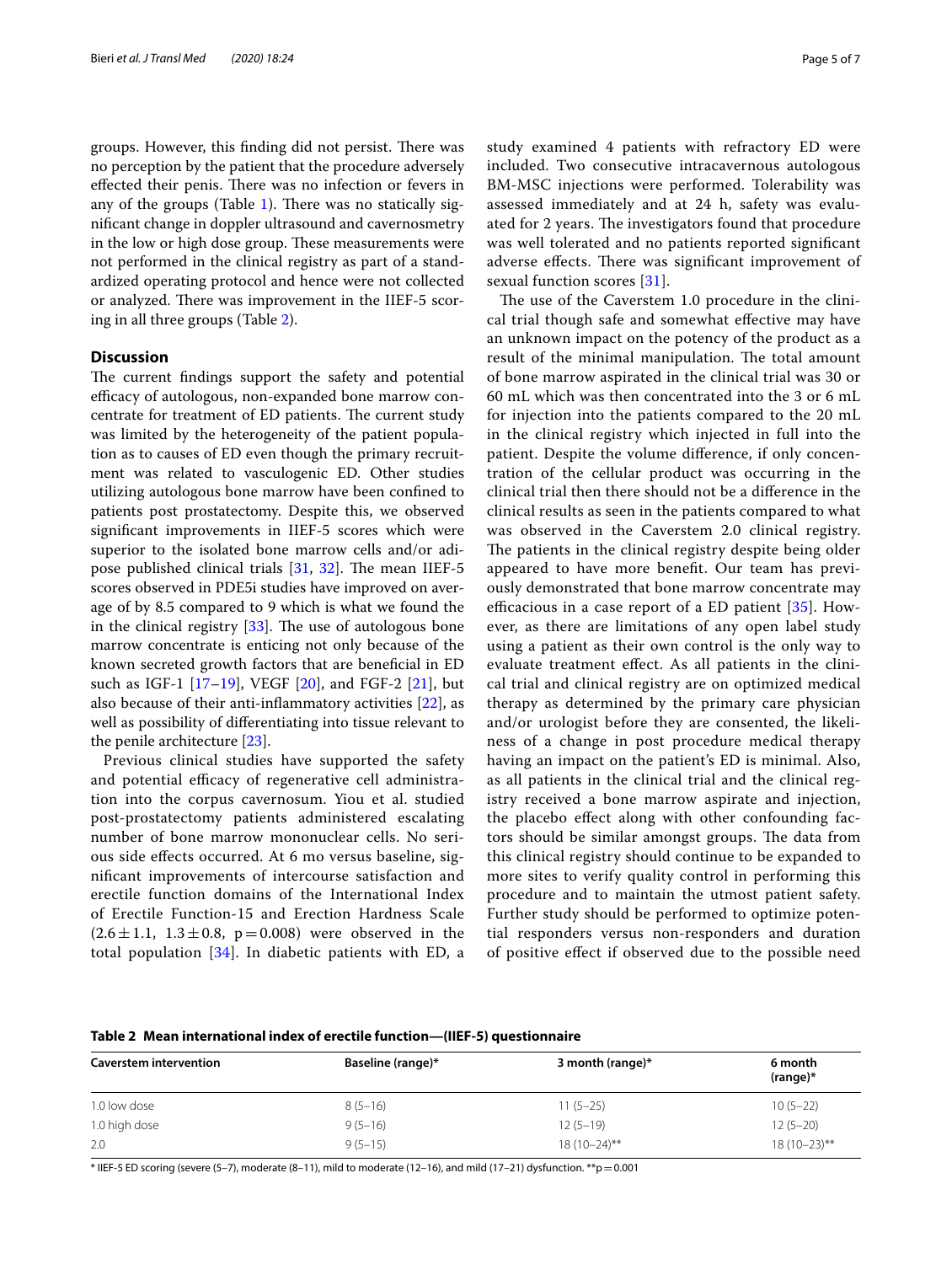of redosing as progression of other systemic diseases always have an impact on ED.

#### **Conclusion**

The current clinical trial and clinical registry demonstrate the use of autologous bone marrow concentrate in the treatment of PDE5i refractory ED is safe and feasible with promising clinical results.

#### **Abbreviations**

ED: erectile dysfunction; PDE5i: phosphodiesterase-5 inhibitors; MSC: mesenchymal stem cells; IGF-1: insulin-like growth factor 1; VEGF: vascular endothelial growth factor; FGF-2: fbroblast growth factor 2; EPC: endothelial progenitor cells; IIEF-5: International Index of Erectile Function 5; EKG: electrocardiogram; HSC: hematopoietic stem cells; cGMP: cyclic guanosine monophosphate; eNOS: endothelial nitric oxide.

#### **Acknowledgements**

We are grateful to Jacob Rajfer MD who helped with the original Caverstem program development and coordination. We also thank Timothy Warbington for his help in site coordination and support.

#### **Authors' contributions**

AG and MB, GA, ES, JT, CEB have contributed to the study design, acquisition, analysis and interpretation of data, and to writing and the revisions of the manuscript. ANP and DD contributed to the study design and the revision of the manuscript. All authors read and approved the fnal manuscript.

#### **Funding**

This scientifc work was mainly funded by Creative Medical Health (Grant No. 001).

#### **Availability of data and materials**

Upon request.

#### **Ethics approval and consent to participate**

The clinical program was approved from the LA Biomed/UCLA institutional review board. All patients individually signed informed consent.

#### **Consent for publication**

All parties consented for publication.

#### **Competing interests**

ANP and DD are a board members of Creative Medical Health. The authors declare that they have no competing interests.

**Author details**<br><sup>1</sup> Regenerative Health LLC, Las Cruces, NM, USA.<sup>2</sup> Anonini Urology, Rome, Italy. <sup>3</sup> Creative Medical Health, San Diego, CA, USA. <sup>4</sup> Monterrico Clinic & San Felipe Clinic, Lima, Peru.<sup>5</sup> University of Arizona, Tucson, AZ, USA.<sup>6</sup> University of Utah - Bioengineering, Salt Lake City, UT, USA. <sup>7</sup> Institute for Advanced Urology LLC/ University of California Los Angeles, Los Angeles, CA, USA.

#### Received: 18 September 2019 Accepted: 24 December 2019 Published online: 14 January 2020

#### **References**

- <span id="page-5-0"></span>1. Irwin GM. Erectile dysfunction. Prim Care. 2019;46(2):249–55.
- 2. Nicolini Y, et al. Back to stir it up: erectile dysfunction in an evolutionary, developmental, and clinical perspective. J Sex Res. 2019;56(3):378–90.
- 3. Garza-Gangemi AM, Sotomayor-de Zavaleta M. Erectile dysfunction therapy in countries where implant is economically not feasible. Transl Androl Urol. 2017;6(2):176–82.
- Ajo R, et al. Erectile dysfunction in patients with chronic pain treated with opioids. Med Clin (Barc). 2017;149(2):49–54.
- <span id="page-5-1"></span>5. Shivananda MJ, Rao TS. Sexual dysfunction in medical practice. Curr Opin Psychiatry. 2016;29(6):331–5.
- <span id="page-5-2"></span>6. Raharinavalona SA, et al. What is the best biological parameter to predict erectile dysfunction in men aged > 55 years with type 2 diabetes? J Diabetes Investig. 2019.<https://doi.org/10.1111/jdi.13089>.
- Faselis C, et al. Microvascular complications of type 2 diabetes mellitus. Curr Vasc Pharmacol. 2019. [https://doi.org/10.2174/157016111766619](https://doi.org/10.2174/1570161117666190502103733) [0502103733](https://doi.org/10.2174/1570161117666190502103733).
- <span id="page-5-3"></span>8. Mahbub MI, et al. Frequency and predictors of erectile dysfunction in Bangladeshi men with type 2 diabetes mellitus: experience from a tertiary center. Mymensingh Med J. 2019;28(1):137–43.
- <span id="page-5-4"></span>9. Karabakan M, et al. A new proof for the relationship between erectile dysfunction and atherosclerosis: fragmented QRS? Int J Impot Res. 2019. [https://doi.org/10.1038/s41443-019-0166-3.](https://doi.org/10.1038/s41443-019-0166-3)
- <span id="page-5-5"></span>10. Wespes E. Smooth muscle pathology and erectile dysfunction. Int J Impot Res. 2002;14(Suppl 1):S17–21.
- <span id="page-5-6"></span>11. McMahon CG. Current diagnosis and management of erectile dysfunction. Med J Aust. 2019;210(10):469–76.
- <span id="page-5-7"></span>12. Hatzimouratidis K, Hatzichristou DG. Phosphodiesterase type 5 inhibitors: unmet needs. Curr Pharm Des. 2009;15(30):3476–85.
- <span id="page-5-8"></span>13. Chew KK, et al. Erectile dysfunction as a predictor for subsequent atherosclerotic cardiovascular events: fndings from a linked-data study. J Sex Med. 2010;7(1 Pt 1):192–202.
- <span id="page-5-9"></span>14. Aversa A, et al. Endothelial dysfunction and erectile dysfunction in the aging man. Int J Urol. 2010;17(1):38–47.
- <span id="page-5-10"></span>15. Rogers JH, Rocha-Singh KJ. Endovascular therapy for vasculogenic erectile dysfunction. Curr Treat Options Cardiovasc Med. 2012;14(2):193–202.
- <span id="page-5-11"></span>16. Kendirci M, et al. Transplantation of nonhematopoietic adult bone marrow stem/progenitor cells isolated by p75 nerve growth factor receptor into the penis rescues erectile function in a rat model of cavernous nerve injury. J Urol. 2010;184(4):1560–6.
- <span id="page-5-12"></span>17. Yu XY, et al. The effects of mesenchymal stem cells on c-kit up-regulation and cell-cycle re-entry of neonatal cardiomyocytes are mediated by activation of insulin-like growth factor 1 receptor. Mol Cell Biochem. 2009;332(1–2):25–32.
- 18. Shabbir A, et al. Heart failure therapy mediated by the trophic activities of bone marrow mesenchymal stem cells: a noninvasive therapeutic regimen. Am J Physiol. 2009;296(6):H1888–97.
- <span id="page-5-13"></span>19. Chen L, et al. Paracrine factors of mesenchymal stem cells recruit macrophages and endothelial lineage cells and enhance wound healing. PLoS ONE. 2008;3(4):e1886.
- <span id="page-5-14"></span>20. Fan W, Crawford R, Xiao Y. The ratio of VEGF/PEDF expression in bone marrow mesenchymal stem cells regulates neovascularization. Diferentiation. 2011;81(3):181–91.
- <span id="page-5-15"></span>21. Jiang SY, Xie XT, Zhou JJ. Gene profle and fbroblast growth factor 2 expression in mesenchymal stem cell. Chin J Pediatr. 2009;47(3):218–20.
- <span id="page-5-16"></span>22. Ichim TE, et al. Mesenchymal stem cells as anti-infammatories: implications for treatment of Duchenne muscular dystrophy. Cell Immunol. 2010;260(2):75–82.
- <span id="page-5-17"></span>23. Bae KS, et al. Neuron-like diferentiation of bone marrow-derived mesenchymal stem cells. Yonsei Med J. 2011;52(3):401–12.
- <span id="page-5-18"></span>24. Qiu X, et al. Intracavernous transplantation of bone marrow-derived mesenchymal stem cells restores erectile function of streptozocin-induced diabetic rats. J Sex Med. 2011;8(2):427–36.
- <span id="page-5-19"></span>25. Maiorino MI, et al. Circulating endothelial progenitor cells in type 1 diabetic patients with erectile dysfunction. Endocrine. 2015;49(2):415–21.
- <span id="page-5-20"></span>26. Liao CH, et al. Restoration of erectile function with intracavernous injections of endothelial progenitor cells after bilateral cavernous nerve injury in rats. Andrology. 2015;3(5):924–32.
- <span id="page-5-21"></span>27. Miyamoto K, et al. Rat cavernous nerve reconstruction with CD133 + cells derived from human bone marrow. J Sex Med. 2014;11(5):1148–58.
- <span id="page-5-22"></span>28. Rhoden EL, et al. The use of the simplifed International Index of Erectile Function (IIEF-5) as a diagnostic tool to study the prevalence of erectile dysfunction. Int J Impot Res. 2002;14(4):245–50.
- <span id="page-5-23"></span>29. Kaufman JM, et al. Evaluation of erectile dysfunction by dynamic infusion cavernosometry and cavernosography (DICC). Multi-institutional study. Urology. 1993;41(5):445–51.
- <span id="page-5-24"></span>30. Zhong W, et al. In vivo comparison of the bone regeneration capability of human bone marrow concentrates vs. platelet-rich plasma. PLoS ONE. 2012;7(7):e40833.